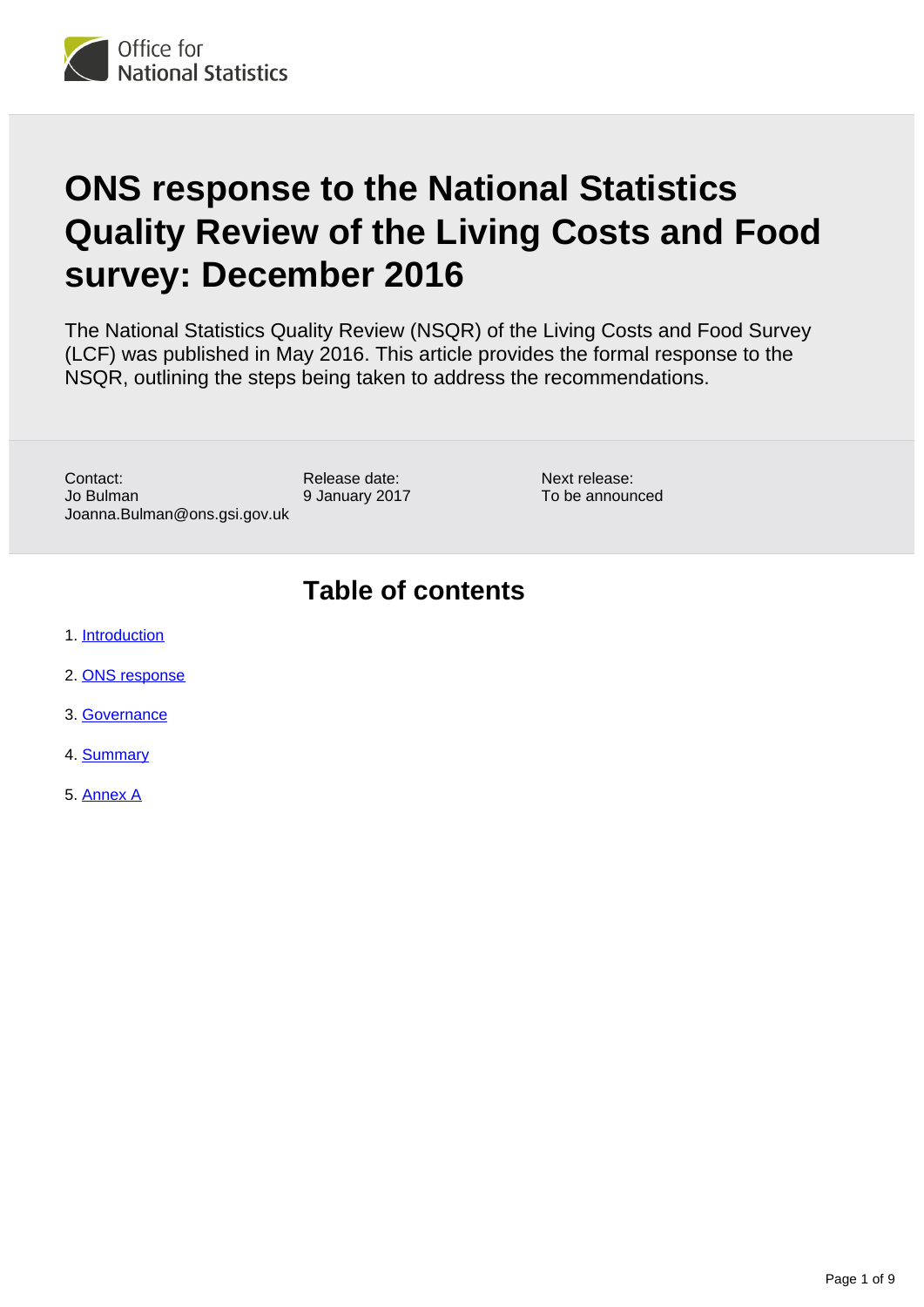# <span id="page-1-0"></span>**1 . Introduction**

The [National Statistics Quality Review \(NSQR\) of the Living Costs and Food Survey \(LCF\)](http://www.ons.gov.uk/peoplepopulationandcommunity/personalandhouseholdfinances/incomeandwealth/methodologies/nsqrseries2reportnumber3livingcostsandfoodsurvey) was published in May 2016. The review started in January 2014 and reported its findings in May 2016. The review was led by ONS methodologist Jeff Ralph; with independent external expertise provided by Professor Thomas Crossley, Professor of Economics at the University of Essex; and Paul Smith, Associate Professor from the University of Southampton.

The review had a broad scope, assessing the degree to which user requirements are met and whether the data produced is of sufficient quality for the purposes to which it is put. It reviewed various methodological aspects of the survey, including the sample design, data collection instrument, the collection process, coding, imputation and weighting. The review provided a wide range of recommendations, covering both how the current survey can be improved as well as possible alternative data sources to be explored.

This article provides a formal public response to the NSQR, outlining the steps being taken to address the recommendations.

## <span id="page-1-1"></span>**2 . ONS response**

The overall assessment of the review was that the LCF needs improvement to make it entirely fit for purpose for expenditure estimates; however, it is still the best source of expenditure information for most expenditure categories. The NSQR recommendations outline further work needed to make necessary improvements to the survey, as well as outlining packages of work to explore the potential use of alternative sources of expenditure data.

The NSQR recommendations are categorised into 5 main areas:

- 1. Sample design and estimation
- 2. Data collection
- 3. Processing
- 4. International comparison
- 5. Future developments

Overall there were 30 recommendations, with the following priorities assigned: 12 high; 15 medium; and 3 low. The recommendations will be taken forward in one of 3 ways, through:

- 1. the ONS Data Collection Transformation programme
- 2. establishing a number of research projects within the LCF Research team
- 3. projects led by other experts in ONS, in particular ONS Methodology and Prices

ONS accepts the relevance of all recommendations made. A summary of the actions that will be taken in response to each of the recommendations is outlined in Annex A.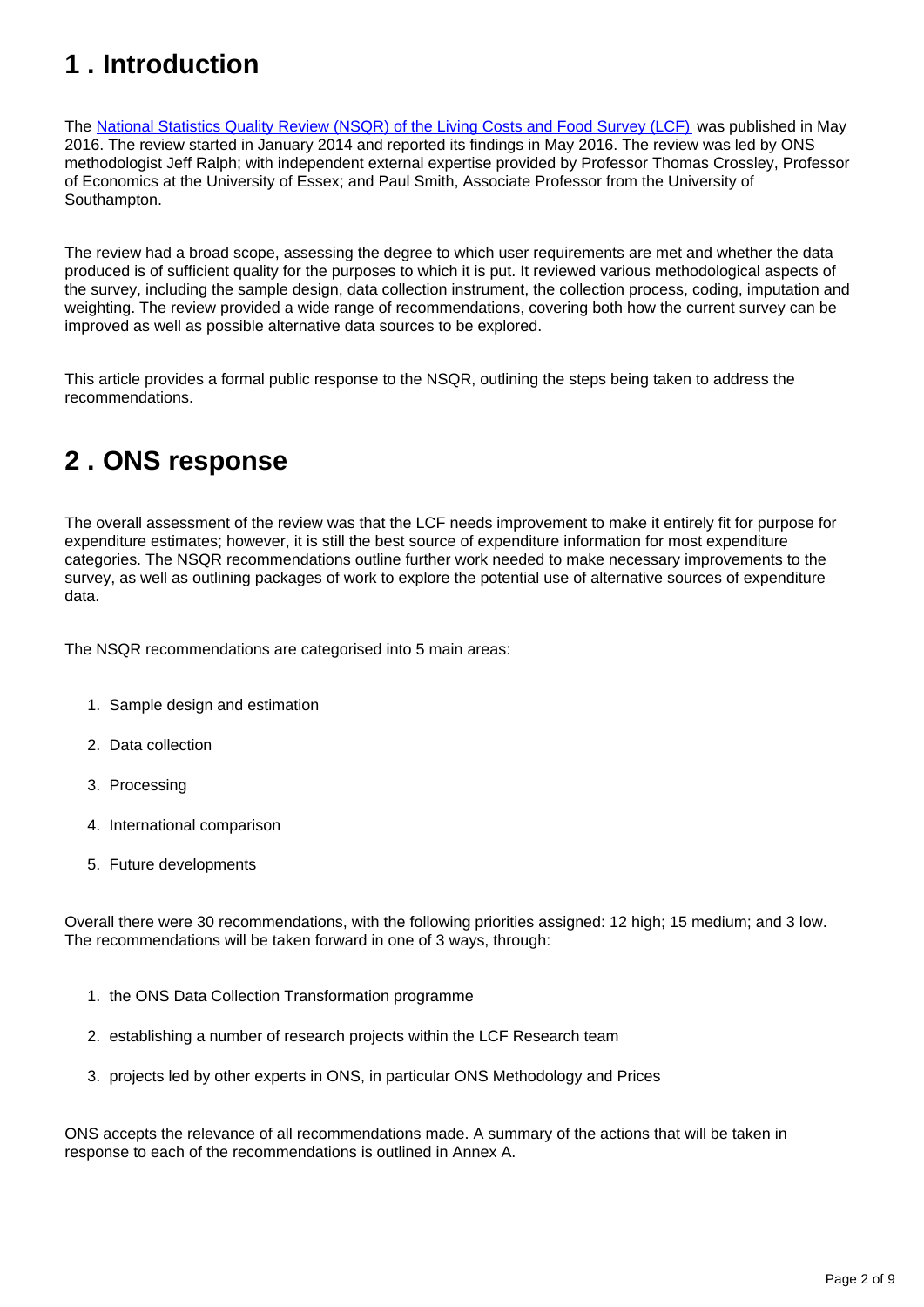#### <span id="page-2-0"></span>**3 . Governance**

The LCF Steering Group will provide high level oversight of the actions to address the recommendations. To enable them to fulfil this role, more detailed plans to address the recommendations will be presented to the group (these papers are available to other users on request). The group comprises of cross government and external users of LCF data and meets bi-annually.

Progress against the actions outlined will also be monitored by the ONS Quality Centre.

## <span id="page-2-1"></span>**4 . Summary**

Work has started on a number of recommendations, particularly those being addressed within the Data Collection Transformation Programme as part of the project to harmonise the LCF and the Survey on Living Conditions.

For some projects led by the Research and Methodology teams, funding is being sought to progress recommendations more quickly through commissioning external Research Agencies, for example the project to redesign the existing paper diary.

Therefore, progress with recommendations is dependent on securing resource from outside of the LCF Research team, as well as priorities set within wider ONS initiatives/programmes- both factors will impact on the speed at which progress can be made.

We will continue to keep users informed of the methodological improvements made to the LCF survey via the published methodological notes linked from the Family Spending publication.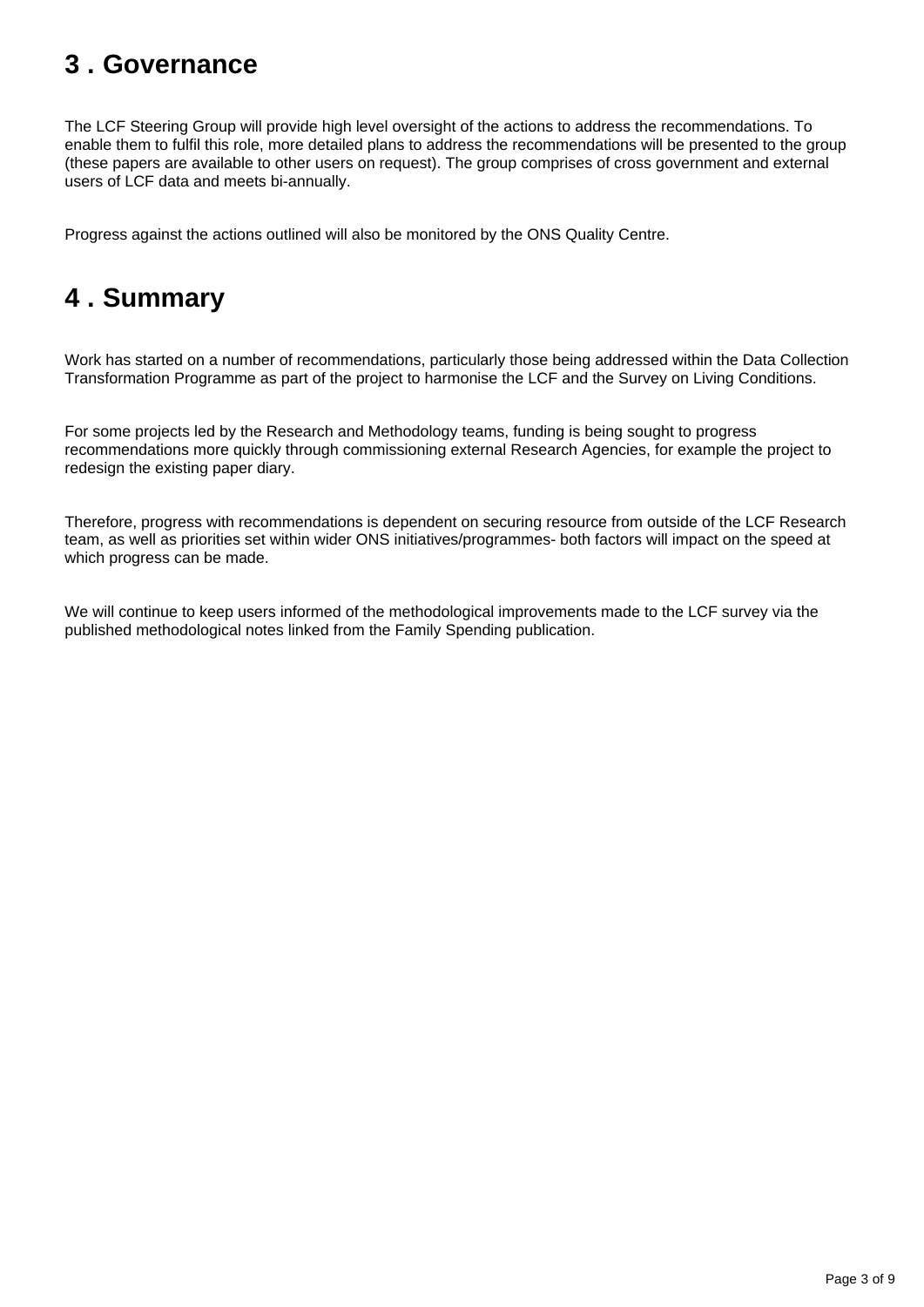# <span id="page-3-0"></span>**5 . Annex A**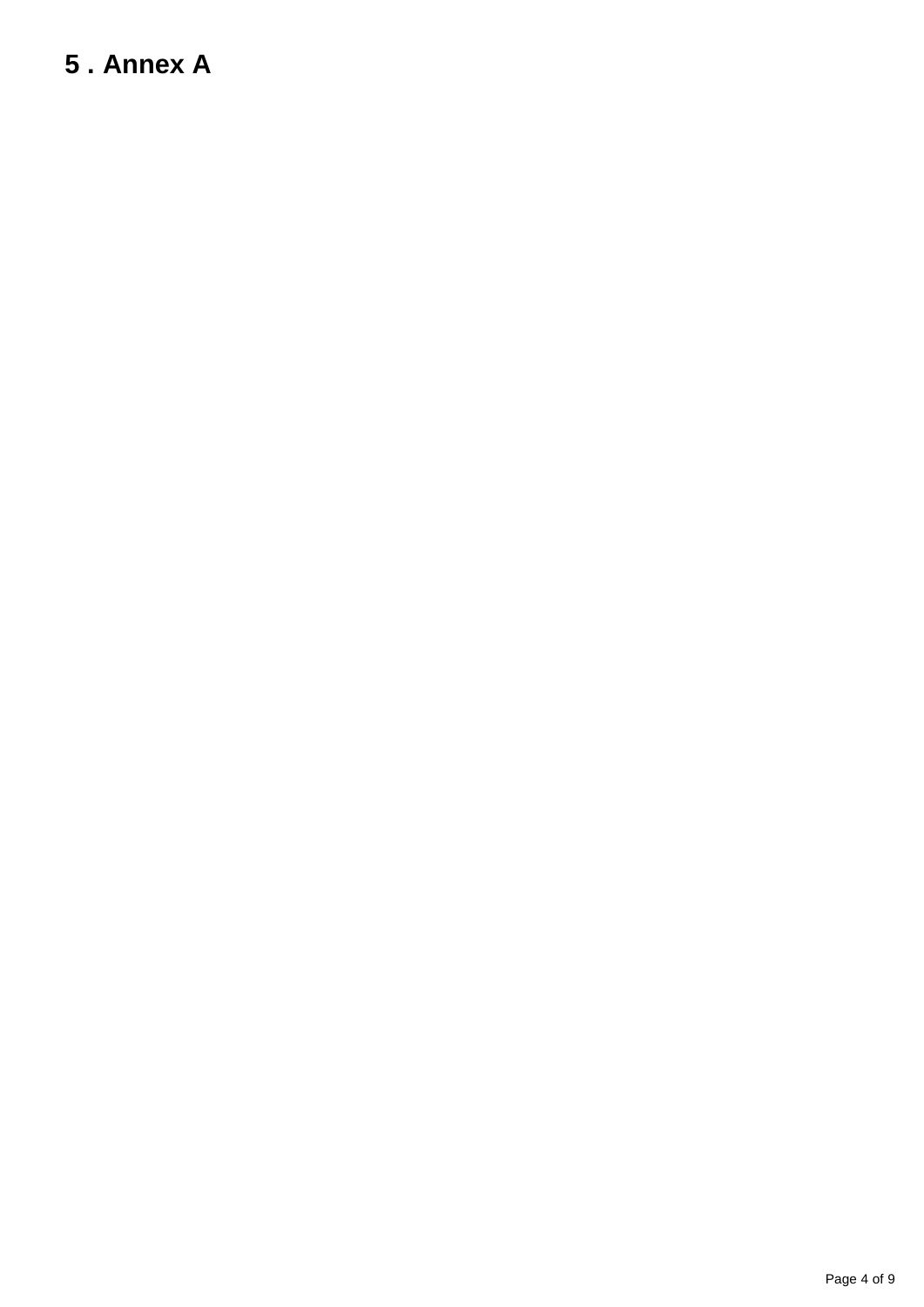**Response to each of the NSQR recommendations**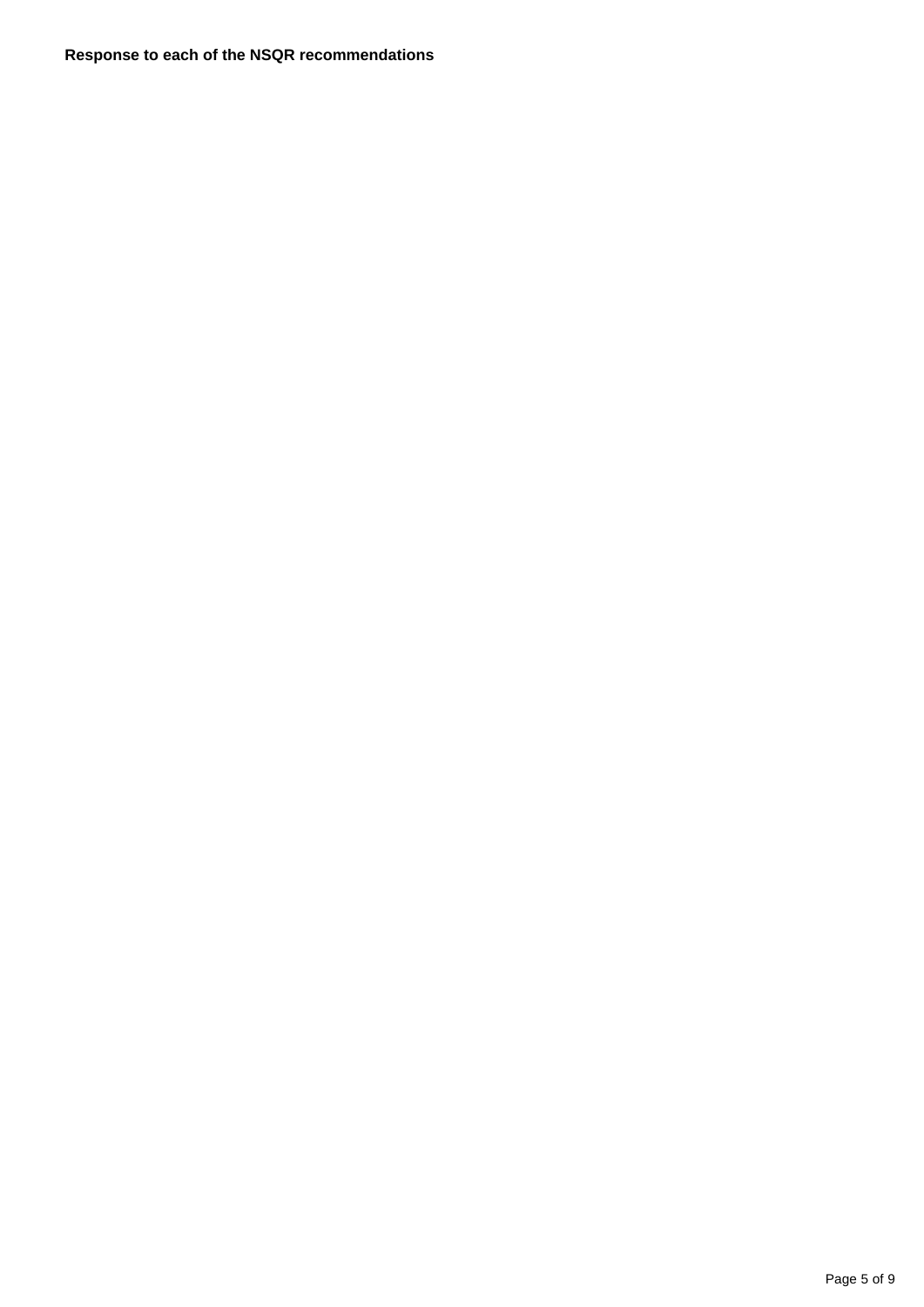| <b>Recommendation</b>                                                                                                                                                                                                     | <b>Priority-</b><br>High<br>(H);<br><b>Medium</b><br>(M); Low<br>(L) | ONS response to recommendation                                                                                                                                                                                                                                                                                                         | Status &<br>timescale                    |
|---------------------------------------------------------------------------------------------------------------------------------------------------------------------------------------------------------------------------|----------------------------------------------------------------------|----------------------------------------------------------------------------------------------------------------------------------------------------------------------------------------------------------------------------------------------------------------------------------------------------------------------------------------|------------------------------------------|
| Sample design and estimation                                                                                                                                                                                              |                                                                      |                                                                                                                                                                                                                                                                                                                                        |                                          |
| 1. Explore whether a change of<br>design could deliver improved<br>estimates for the same cost.                                                                                                                           | M                                                                    | This will be considered as part of ONS's<br><b>Data Collection Transformation</b><br>programme, in particular as part of the<br>project to harmonise the LCF and SLC.                                                                                                                                                                  | Work to start in<br>early 2017           |
| 2. Investigate the effect on the<br>precision of levels and change of<br>introducing oversampling areas with<br>high proportions of high income<br>households.                                                            | M                                                                    | This will be considered as part of ONS's<br>Data Collection Transformation<br>programme, in particular as part of the<br>project to harmonise the LCF and SLC.<br>Progress is dependent on access to<br>administrative data and therefore the<br>outcome of the Digital Economy bill.                                                  | Work to start in<br>early 2017           |
| 3. Carry out further work on the use<br>of LFS and other controls. Include<br>research on the benefits of using the<br>composite calibration framework to<br>improve the quality of LCF estimates<br>on income estimates. | H                                                                    | Analysis will be conducted by ONS<br>Methodology in conjunction with<br>Southampton University. The project<br>will review the current use of calibration<br>controls from the LFS, exploring options<br>for improvement, leading to<br>recommendations for change and a<br>consistent weighting method for income<br>and expenditure. | In progress- end<br>date March 2017      |
| 4. Continue the preliminary analysis<br>of the effect of sampling error in LCF<br>expenditure estimates on price index<br>numbers and publish the results.<br>Extend the analysis to sub-<br>populations.                 | M                                                                    | Completed- a paper will be published in<br>the Survey Methodology Bulletin in<br>early 2017.                                                                                                                                                                                                                                           | In progress-end<br>date March 2017       |
| <b>Data collection</b>                                                                                                                                                                                                    |                                                                      |                                                                                                                                                                                                                                                                                                                                        |                                          |
| 5. Carry out a follow-up survey of<br>households included in the LCF<br>sample, both responding and non-<br>responding, to provide further<br>information on non-response bias in<br>the LCF.                             | M                                                                    | This will be considered following full<br>integration of the LCF and SLC so that<br>non-response bias is measured on a<br>stable survey instrument.                                                                                                                                                                                    | Earliest start<br>point 2019             |
| 6. Consider whether a change in the<br>incentive structure can be used to<br>address low survey participation<br>rates in a cost effective manner.                                                                        | H                                                                    | In August 2016 the conditional incentive<br>was increased from £10 to £20, funding<br>is currently available for this until the<br>end of March 2017. Further actions are<br>dependent on the impact of this<br>measure, which will be reviewed in<br>January 2017.                                                                    | In progress-<br>ongoing                  |
| 7. Review the methodology for<br>allocating field work to geographic<br>areas to ensure a more even<br>distribution within interviewer areas<br>across the year without violating the<br>survey's design.                 | M                                                                    | This is being addressed as part of<br><b>ONS's Data Collection Transformation</b><br>programme, in particular as part of the<br>project to harmonise the LCF and SLC.<br>From January 2017 the LCF and SLC<br>sample will be selected jointly, providing<br>a more even workload by interviewer<br>area.                               | In progress- end<br>date January<br>2017 |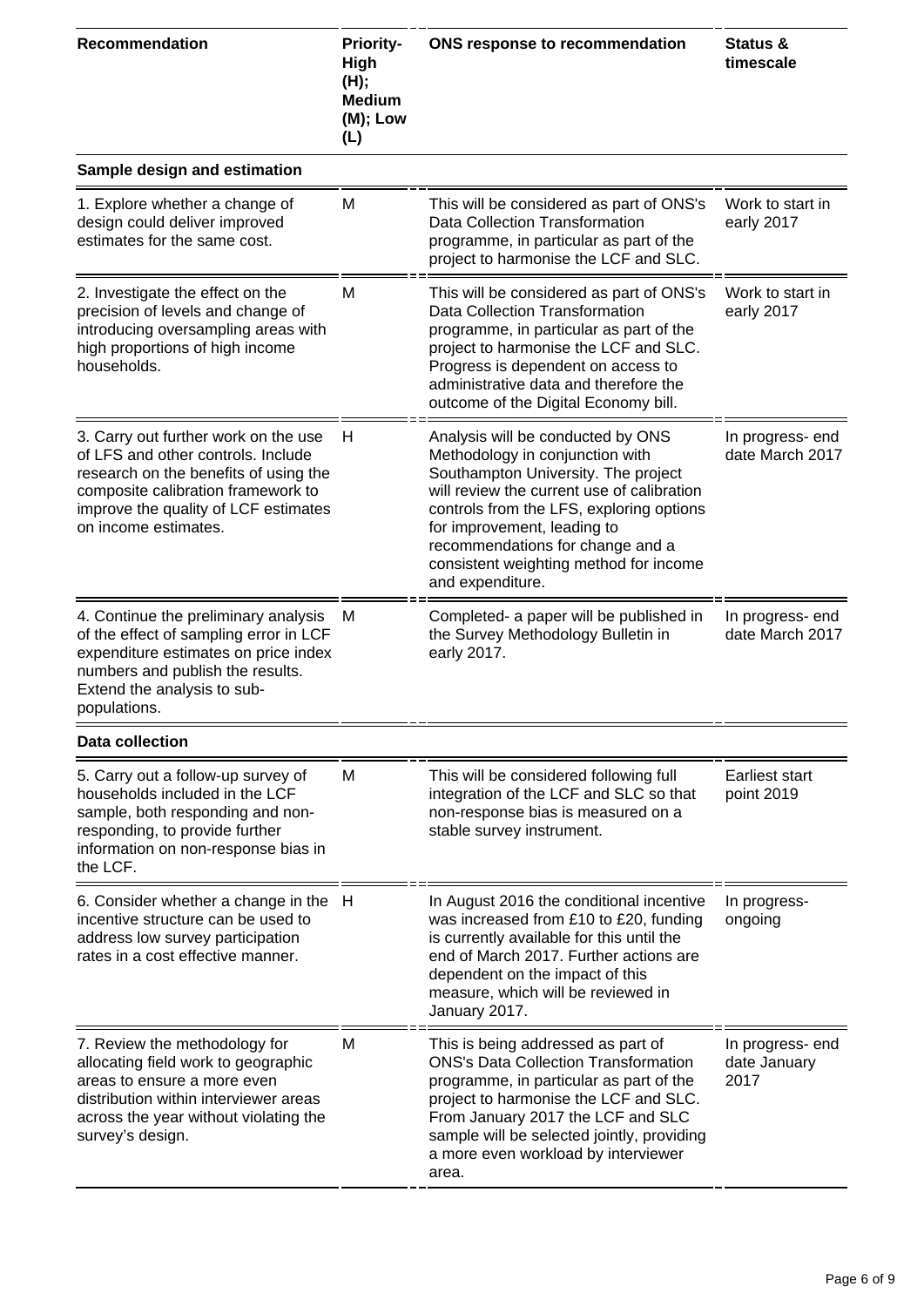| 8. Review the effectiveness of the<br>new interviewer training materials by<br>carrying out interviewer and<br>interviewer manager focus groups<br>towards the start of the 2016/17<br>financial year.                                                                                                            | M | ONS Field Office, in collaboration with<br>the LCF Research team, are carrying<br>out a review of the LCF training<br>materials, leading to implementation of<br>changes from March 2017.                                                                                                     | In progress-end<br>date March 2017                                                                     |
|-------------------------------------------------------------------------------------------------------------------------------------------------------------------------------------------------------------------------------------------------------------------------------------------------------------------|---|-----------------------------------------------------------------------------------------------------------------------------------------------------------------------------------------------------------------------------------------------------------------------------------------------|--------------------------------------------------------------------------------------------------------|
| 9. Review the quality assurance<br>processes carried out by<br>interviewers by considering whether<br>any of their tasks could be carried<br>out more efficiently by office based<br>staff.                                                                                                                       | M | A project will be set up to examine the<br>most efficient approach to quality<br>assurance of the paper diary                                                                                                                                                                                 | Not yet started-<br>end date March<br>2018                                                             |
| 10. Carry out further work to<br>investigate the trade-offs between<br>maintaining a 2 week diary period<br>and adopting a shorter diary period.                                                                                                                                                                  | Н | To be addressed as part of the diary re-<br>design project- see recommendation 15.                                                                                                                                                                                                            | In progress-end<br>date March 2017                                                                     |
| 11. Carry out further work to review<br>the level of detail needed for<br>combined payment breakdowns<br>(where bills may not provide the<br>level of detail requested).                                                                                                                                          | M | This recommendation will be taken<br>forward as part of the project set up to<br>develop the LCF questionnaire- see<br>recommendation 14 below.                                                                                                                                               | See rec 14                                                                                             |
| 12. Carry out further analysis on a<br>larger scale to explore the extent of<br>interview length on interview fatigue<br>(including more questionnaire<br>sections asked at different points in<br>the interview and potentially a<br>further survey year to increase<br>robustness of results).                  | Н | This recommendation will be taken<br>forward as part of the project set up to<br>develop the LCF questionnaire-see<br>recommendation 14 below.                                                                                                                                                | See rec 14                                                                                             |
| 13. Carry out further analysis to<br>understand other potential causes of<br>under-reporting in the LCF survey.                                                                                                                                                                                                   | H | A project will be set up to carry out<br>quantitative analysis comparing LCF<br>data with other data sources.                                                                                                                                                                                 | Not yet started-<br>end date<br>September 2017                                                         |
| 14. Allocate additional resources to<br>the LCF Research Team (including<br>securing funding for DCM resource)<br>to develop and implement a more<br>robust questionnaire and testing<br>process and ensure that the<br>questionnaire design keeps pace<br>with ongoing changes in consumer<br>spending/behavior. | H | The LCF Research team has been<br>restructured to enable a greater focus<br>on questionnaire development. A<br>project will commence in January 2017<br>to take forward a structured review of<br>expenditure data collection.                                                                | Not yet started-<br>ongoing, initial<br>questionnaire<br>changes to be<br>implemented in<br>April 2018 |
| 15. Review the adult, child and<br>pocket diaries and update them<br>once every 5 years (to ensure the<br>content remains up to date). The<br>first review (in paper form) should be<br>implemented by April 2017.                                                                                                | Н | A project started in December 2016 to<br>review the current diary design leading<br>to recommendations for a revised diary<br>layout/content. Further work will take<br>place during 2017/18 to redesign the<br>diary and carry out further testing prior<br>to implementation in April 2018. | In progress-<br>initial review to<br>report in May<br>2017                                             |
| 16. Carry out in-depth interviews as<br>a follow-up survey with LCF<br>respondents to understand how<br>respondents go about answering<br>questions of concern, and to assess<br>the accuracy and completeness of<br>diary recording.                                                                             | H | To be taken forward as part of the<br>questionnaire development project<br>referenced under recommendation 14.<br>Diary aspect to be taken forward as<br>part of outsourced project referred to in<br>recommendation 15 above.                                                                | See rec 14 & 15                                                                                        |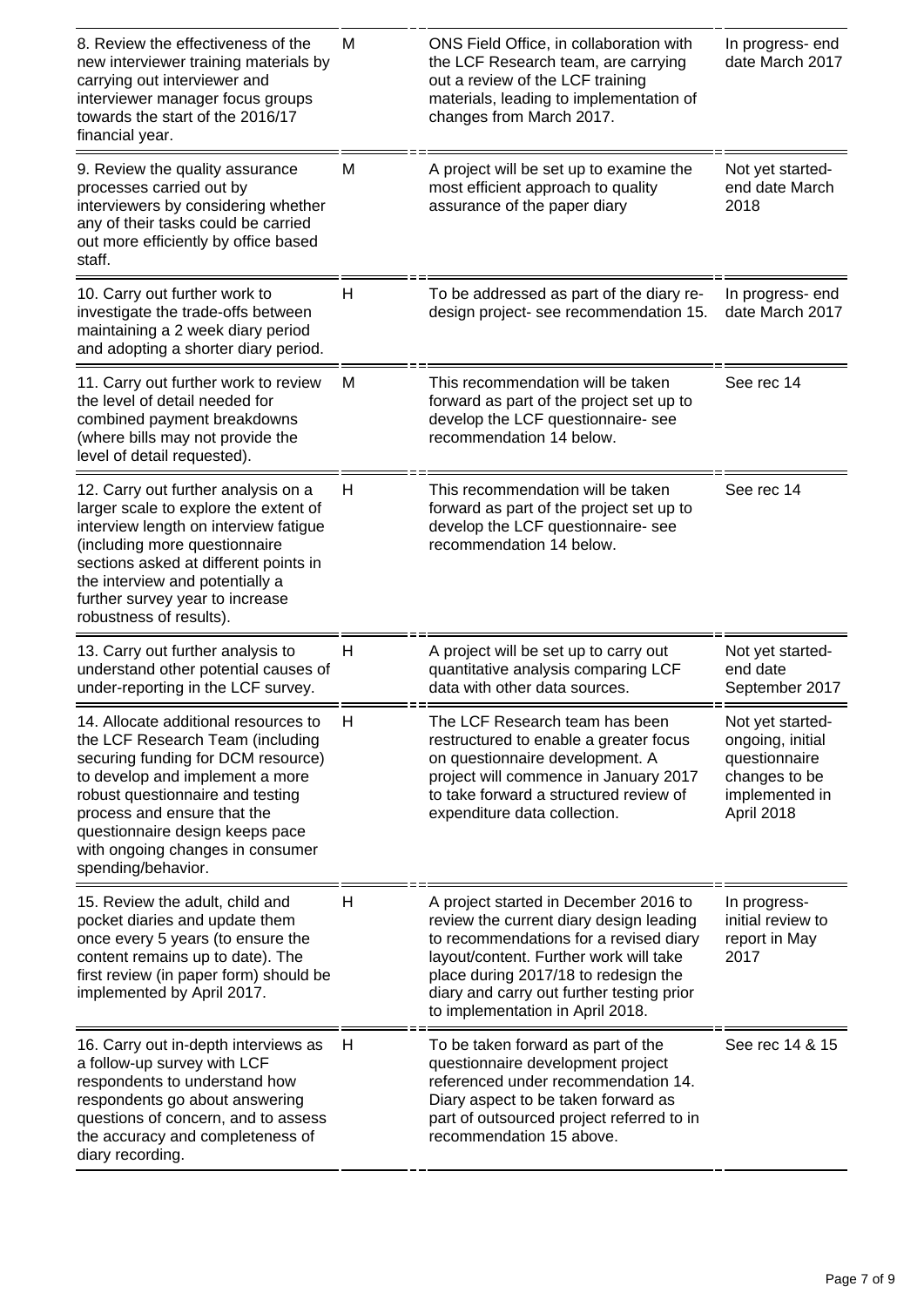| 17. Review the collection of income<br>data within ONS Social Surveys to<br>reduce discrepancies with other<br>sources of income data.                                                                                                                                                               | Н | This will be addressed as part of ONS's<br><b>Data Collection Transformation</b><br>programme, in particular as part of the<br>project to harmonise the LCF and SLC.                                                                                                                                                                          | In progress-first<br>phase<br>completed in<br>Jan 2017 |
|------------------------------------------------------------------------------------------------------------------------------------------------------------------------------------------------------------------------------------------------------------------------------------------------------|---|-----------------------------------------------------------------------------------------------------------------------------------------------------------------------------------------------------------------------------------------------------------------------------------------------------------------------------------------------|--------------------------------------------------------|
| 18. Carry out more work to<br>understand reporting of holiday<br>expenditure.                                                                                                                                                                                                                        |   | To be taken forward as part of the<br>project to investigate causes of under<br>reporting (rec 13) and the diary<br>redesign project (rec 15)                                                                                                                                                                                                 | See rec 13 & 15                                        |
| 19. Consider web diary collection for H<br>the LCF alongside other ONS web<br>collection initiatives.                                                                                                                                                                                                |   | This will be considered as part of ONS's<br><b>Data Collection Transformation</b><br>programme.                                                                                                                                                                                                                                               | Not yet started-<br>timescale TBC                      |
| <b>Processing</b>                                                                                                                                                                                                                                                                                    |   |                                                                                                                                                                                                                                                                                                                                               |                                                        |
| 20. Submit the LCF edit strategy<br>and the general principles<br>underlying the imputation strategy<br>into the development of the ONS<br><b>Business Process Model for Social</b><br>Surveys.                                                                                                      | L | The planned review of editing and<br>imputation as part of the project to<br>harmonise the LCF and SLC will apply<br>the principles embedded in the current<br>LCF approach where appropriate.<br>Therefore ensuring best practice from<br>the current LCF approach is applied<br>more widely. ONS Methodology will<br>support this activity. | Not yet started-<br>end date<br>December 2017          |
| 21. Review and document how<br>editing and imputation are carried<br>out, paying particular attention to the<br>efficacy of the diary imputation.                                                                                                                                                    | L | The review of editing and imputation of<br>data collected within the Face to Face<br>interview will be taken forward as part<br>of ONS's Transformation programme, in<br>particular as part of the project to<br>harmonise the LCF and SLC. Review of<br>diary imputation is dependent on<br>securing resources outside of the LCF<br>team.   | Not yet started-<br>end date<br>December 2017          |
| 22. Discuss potential benefits from<br>and access to supermarket product<br>information with market research<br>companies and supermarkets.                                                                                                                                                          | M | Acquisition of commercial data,<br>including scanner data from retailers, is<br>being taken forward by the Data Access<br>team within Admin Data Division.<br>Findings will be considered as part of<br>the Transformation Programme.                                                                                                         | In progress-<br>ongoing                                |
| 23. Explore the possibility of semi-<br>automated coding of purchase<br>information from scanned<br>supermarket receipts.                                                                                                                                                                            | M | A project has been set up to explore the<br>development of automated coding.<br>Subsequent actions will depend on the<br>outcome of the interim project, including<br>potential to implement till receipt<br>scanning.                                                                                                                        | In progress-<br>project to report<br>in March 2017     |
| <b>International comparison</b>                                                                                                                                                                                                                                                                      |   |                                                                                                                                                                                                                                                                                                                                               |                                                        |
| 24. Liaise with other countries and<br>organisations undertaking web data<br>collection, receipt scanning, and<br>automatic coding to understand<br>more about the data quality<br>obtained. If the quality is<br>satisfactory, undertake experiments<br>to evaluate these approaches in the<br>LCF. | M | Liaison with other countries and<br>organisations is established as good<br>practice within ONS. Existing<br>documentation and papers will be<br>reviewed in collaboration with the ONS<br>Prices Development team. The findings<br>from this review will be used to inform<br>the work plan to address<br>recommendation 19.                 | In progress-<br>ongoing                                |